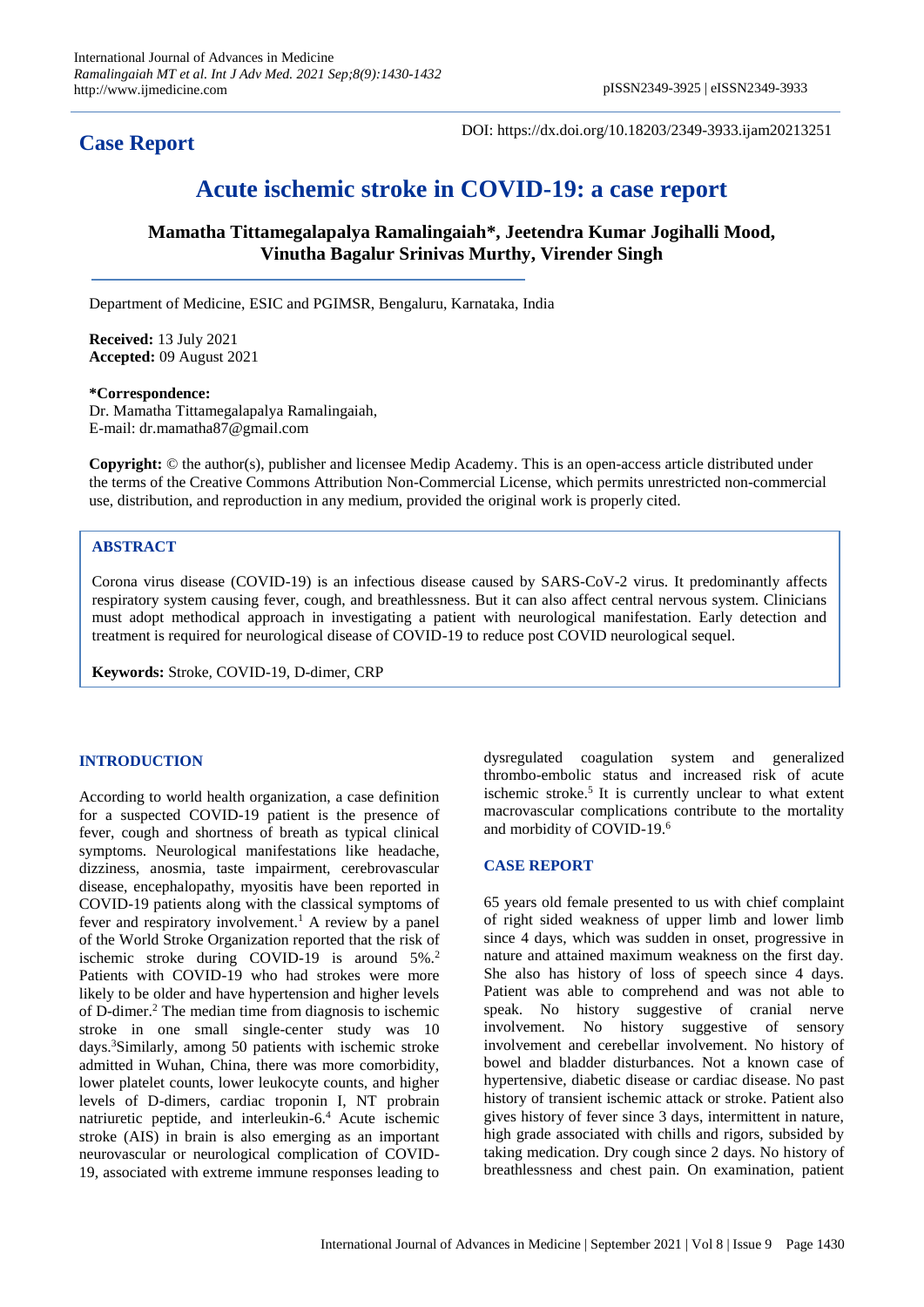was conscious, obeying to commands. Pulse rate was 110 beats per minute, blood pressure was 130/80mm Hg, respiratory rate was 28 breaths per minute. Temperature was 100°F. Oxygen saturation was 92 percent room air. CNS examination, patient had motor aphasia, hypotonia of right upper and lower limb. According to medical research council, power of right upper limb and lower limb was 2/5. Superficial reflexes were absent. Right plantar reflex was extensor. Left plantar reflex was flexor. Sensory system was normal. Cerebellar system and gait couldn't asses. Skull and spine was normal. No signs of meningeal irritation. Other systemic examination was normal.



**Figure 1: Plain CT brain showing Left infero-frontal and parieto-occipital infarct.**



**Figure 2: Plain CT brain showing left fronto-parietal infarct.**

Arterial blood gas analysis was suggestive of type 1 respiratory failure. Blood investigations revealed haemoglobin 12.6 gm%, total count was 8060, neutrophils 79% lymphocytes 12%, NLR was 1.01, renal function test and liver function test was normal. Thyroid function test and lipid profile was normal. Glycosylated haemoglobin was 6.1%. Random blood sugar was 156 mg/dl. Serum LDH 127IU/l, d-dimer was 4.8, serum CRP was 27 mg/dl, serum ferritin was 39.7 µg/l, interleukin-6 was 0.18 pg/ml. ECG showed sinus tachycardia. Chest Xray was suggestive of bilateral lower and mid zone infilterates, predominantly peripheries (Figure 3). RT-PCR for SARS-CoV-2 was positive. CT brain plain revealed left inferofrontal and parieto-occipital infarct (Figure 1-2).



**Figure 3: Chest X-ray PA view showing bilateral mid and lower zone infilterates predominantly involving peripheral fields.**

Patient was diagnosed with right sided hemiparesis with left sided ischemic stroke with COVID-19 pneumonia. Patient was started on oxygen 4 litres per minute, injection mannitol 100 ml three times daily, injection ceftriaxone 1 gm i.v. two times a day, injection dexona 6 mg i.v. once a day, injection pantop 40 mg i.v. twice a day, injection enoxaparin 40 mg subcutaneous twice a day, tab ecospirin 150 mg once a day, tab atorvastatin 40mg once a day. Power of right sided upper and lower limb gradually improved over period of 10 days, room air saturation improved to 95%. Patient was discharged with clinical improvement.

#### **DISCUSSION**

COVID-19 is a current worldwide pandemic with multiple complications. Studies has shown multiple neurological manifestations including cerebrovascular accidents in patients with severe infection.<sup>7</sup> The current understanding on COVID-19 pathogenesis includes inflammation, endothelial dysfunction, and coagulopathy